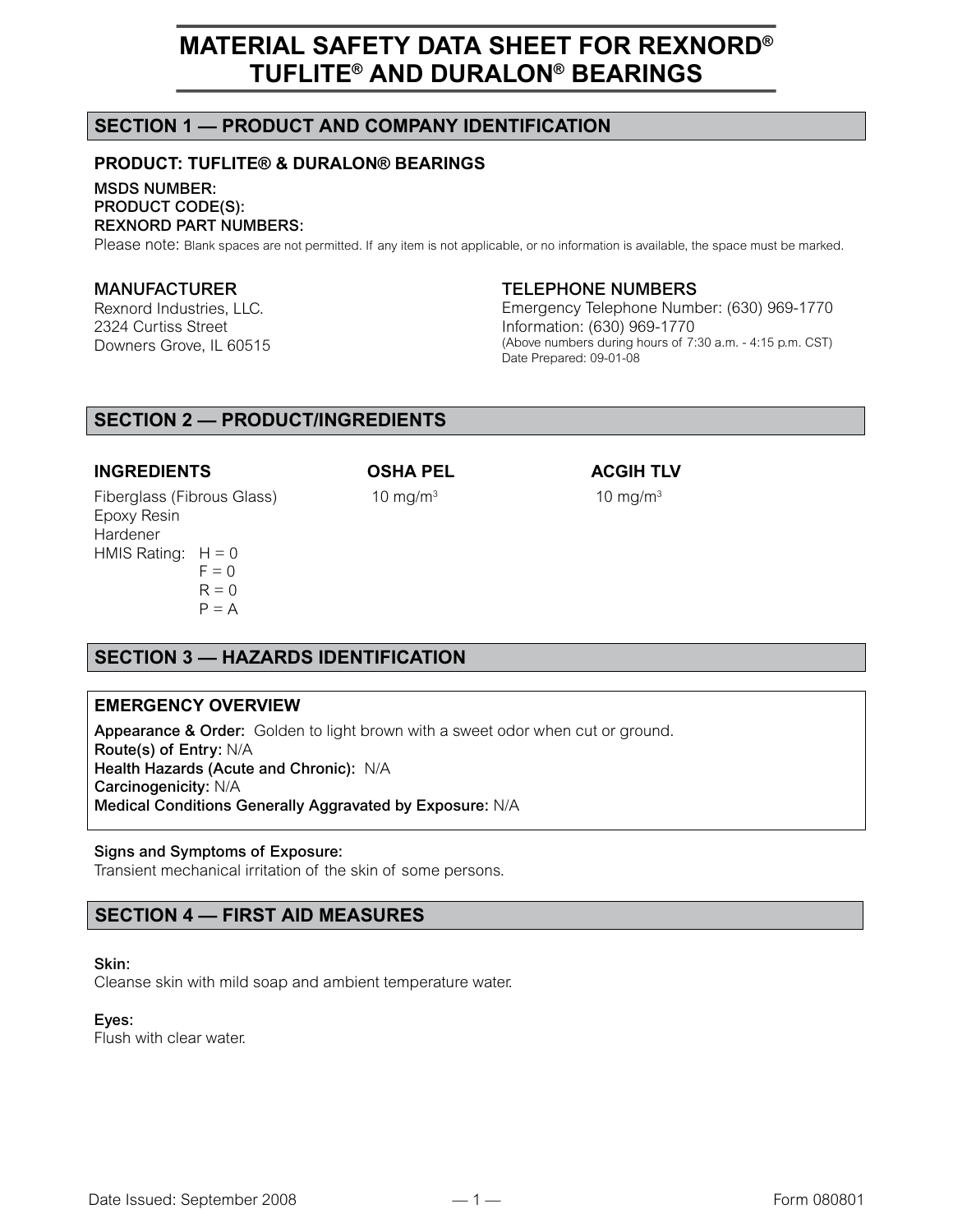# **SECTION 5 — FIRE FIGHTING MEASURES**

Flash Point: Non-Volatile

Flammable Limits: N/A

Extinguishing Media: Use methods applicable to surrounding area.

Special Fire Fighting Procedures: Use self contained breathing apparatus for protection against degradation products from surrounding materials.

Unusual fire and Explosion Hazards: None

# **SECTION 6 — HANDLING AND USE**

Steps to be Taken in Case Material is Released or Spilled: N/A

Waste Disposal Method: Sweep up and dispose of as in the case of any innocuous solid material.

#### Precautions to be Taken in Handling and Storing: None

Other Precautions: When machining fiberglass dry, a dusty condition will result. A suitable dust collection system should be employed along with suitable respiratory protection. It is best to machine wet and always wear safety glasses or face shield.

# **SECTION 7 — EXPOSURE CONTROLS/PERSONAL PROTECTION**

Respiratory Protection: 3M #8710 or equivalent

| Ventilation: Local exhaust | Special | <b>Mechanical (General)</b> | Other |
|----------------------------|---------|-----------------------------|-------|
| N/A                        | N/A     | Normal                      | N/A   |

Protective Gloves: N/A

Eye Protection: Safety glasses

Other Protective Clothing or Equipment: For maximum comfort, avoid excessive contact with skin and use good personal hygiene.

Work/Hygiene Practices: N/A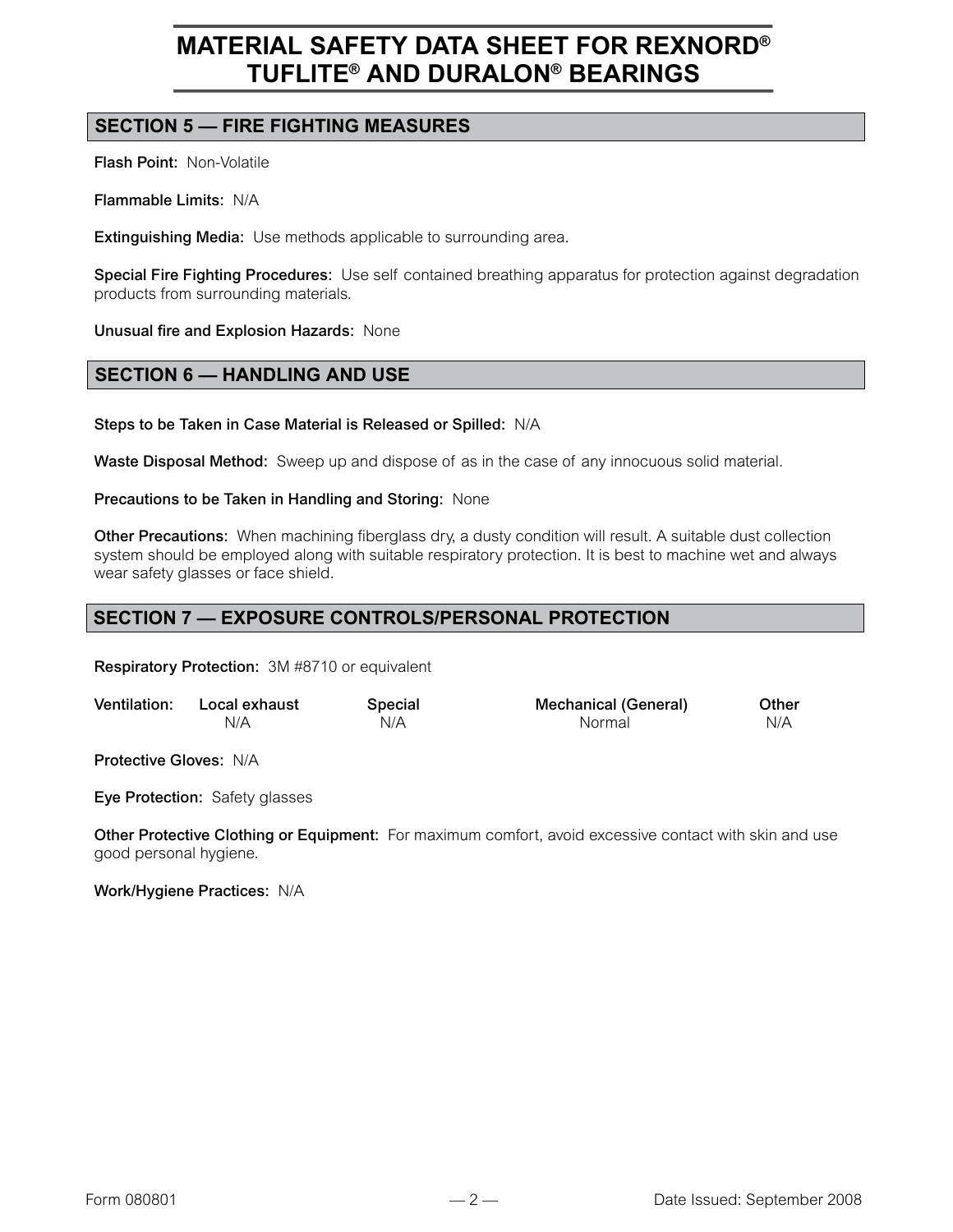# **SECTION 8 — PHYSICAL AND CHEMICAL CHARACTERISTICS**

Appearance and Odor: Golden to light brown with a sweet odor when cut or ground.

Boiling Point: Does not boil

Vapor Pressure: N/A

Vapor Density: N/A

Solubility in Water: None

Specific Gravity (H<sub>2</sub>O = 1): 1.9

Melting Point: Does not melt

Evaporation Rate: N/A

# **SECTION 9 — REACTIVITY AND STABILITY**

**Stability:** Unstable  $S$ table  $X$ 

Conditions to Avoid: When heated to decombustion or combustion temperatures. Products of decomposition include: Carbon Monoxide, Carbon dioxide, and other volatiles.

Incompatibility (Materials to avoid): N/A

Hazardous Decompostion of By-products: N/A

Hazardous Polymerization: Will not occur

©2008 Rexnord Industries, LLC. Rexnord, Tuflite, and Duralon are registered trademarks.